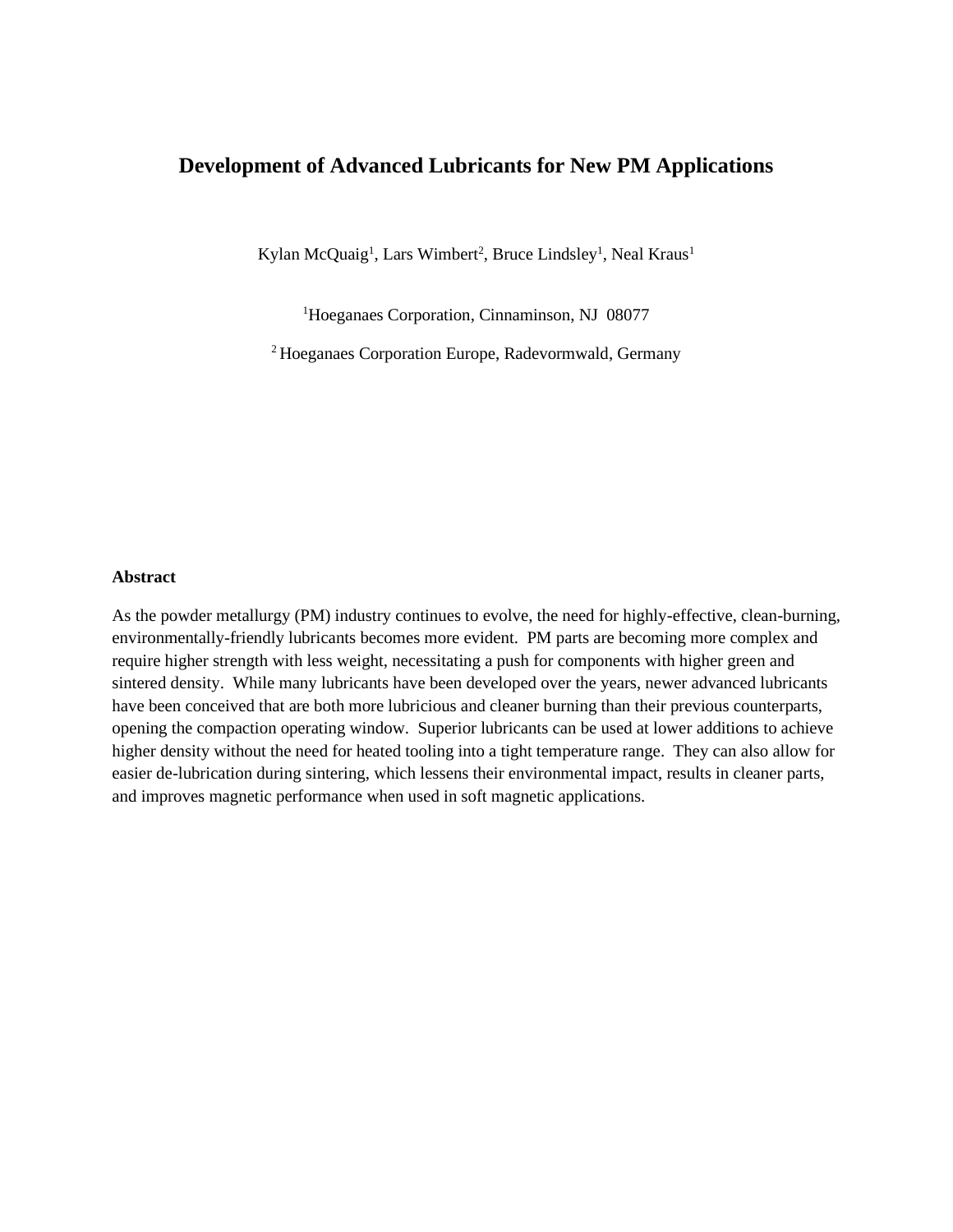# **Introduction**

Powder Metallurgy (PM) lubricants and binders, typically consisting of metallic stearates, amide waxes, or a combination thereof, are commonly utilized to allow for proper compaction and ejection of parts in press-and-sinter applications [1-3]. These lubricants have historically been used at additions between 0.5- 1.5 wt.% and while non-metallic additions to powder premixes are undesirable, admixed organic lubricants have proven to be necessary in the production of PM parts. Alternative solutions such as die wall spray have never proven to be a robust production alternative for most parts producers [4-5].

The ideal PM lubricant solution should offer optimal lubricity without negatively affecting the blending of the powder premix, the compaction process, sintering of the compacted parts, or mechanical properties of the sintered parts. Desired lubricant properties include high apparent density and good flow of the powder premix, low ejection forces, minimal scoring on parts and compaction tooling, high green strength and green density of compaction parts, clean burnout with low environmental or safety implications, and excellent mechanical strength of sintered parts. Finding new lubricants to meet all the above criteria can be a challenge.

As mentioned previously, metallic stearates (such as zinc and lithium stearate) have been used in the PM industry for many years. While these lubricants blend well in premixes and offer many benefits, they do not burn out as cleanly as other alternatives, as shown in Figure 1 [6-8]. This figure shows a comparison of sintered parts produced using a common metallic stearate and amide wax lubricant, sintered in various atmospheres. This type of staining, in addition to other cleanliness and environmental concerns, makes the use of a metallic stearate lubricant an unattractive choice for today's industry.



RX: Endothermic gas

**Figure 1:** Comparison of sintered surface finish between common metallic stearate and amide wax in various sintering atmospheres [6]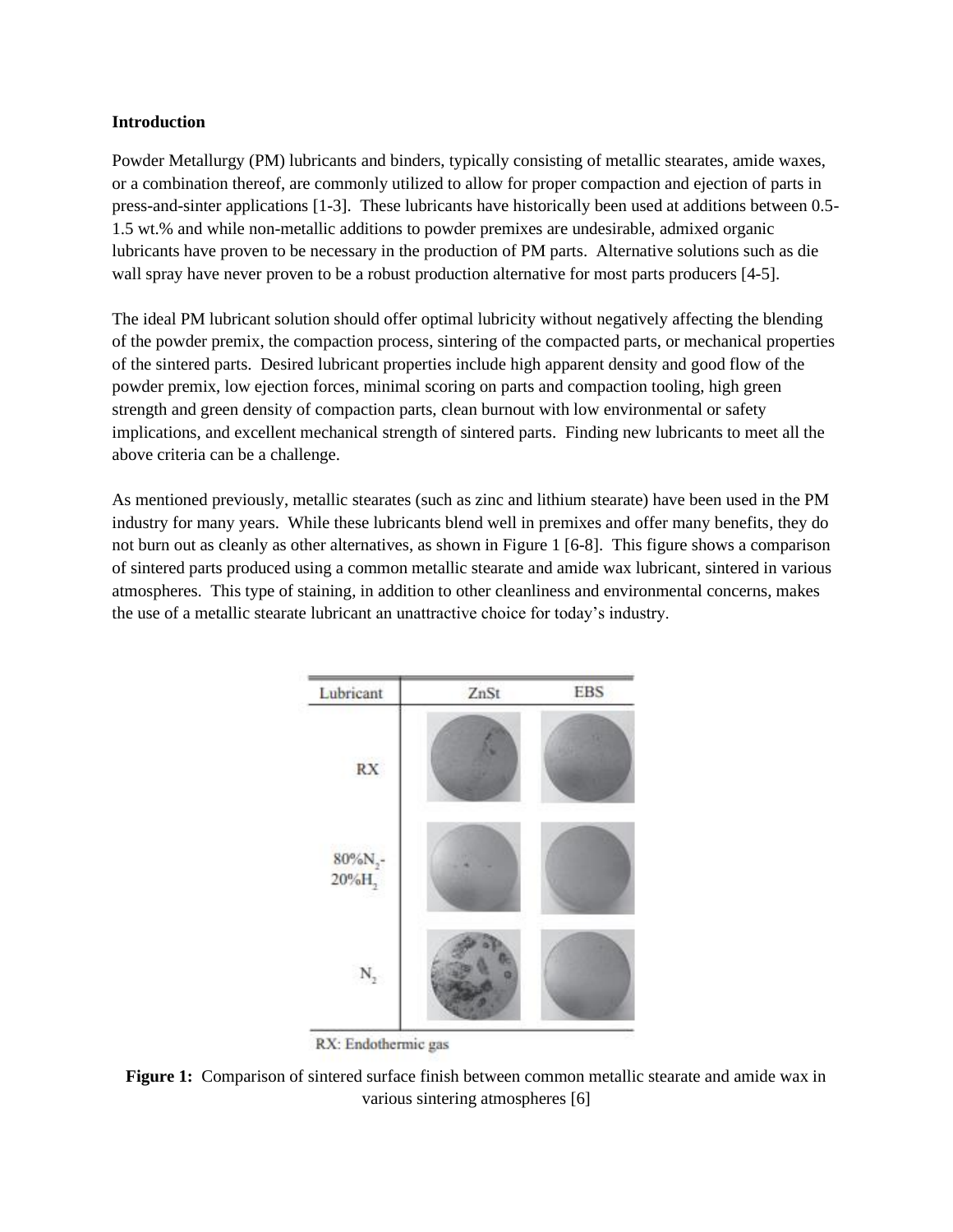Amide waxes, such as ethylene bis stearamide (EBS), shown in the figure above, offer a much cleanerburning alternative, making them the most popular choice for conventional powder metallurgy parts. And while amide waxes are effective for most applications, automotive industry demands over the past several years are requiring greater mechanical properties, most commonly and cost-effectively achieved through an increase in green and sintered part density. To increase part density, beyond simply increasing compaction pressure, it is essential to reduce lubricant content due to the low density of the lubricant itself. Therefore, new lubricants have been developed with equivalent or superior part ejection characteristics, even at lower premix lubricant additions in the range of 0.25-0.60 wt% [9-12]. These newly developed lubricants are also effective over a wider temperature range, allowing them to be used in conjunction with heated compaction tooling to drive density levels even higher [13-15]. Figure 2 below shows the effect of increasing die temperature on green density for an advanced premixed lubricant at 0.25 wt.% addition.



**Figure 2:** Effect of die temperature on compacted green density at three different compaction pressures with an addition of 0.25 wt.% advanced lubricant [14]

As market demands on final part properties continue to increase, even more advanced lubricant options will need to be developed. This work outlines the development and testing of AncorLube LV, an admixed premix lubricant superior to any other known admixed lubricant on the market today. It has been rigorously tested through all stages of the production process and benchmarked against other commonly-used PM lubricant options. The lubricant is most attractive due to its lubricity even at low lubricant additions, wide temperature range of operation, and clean burn out.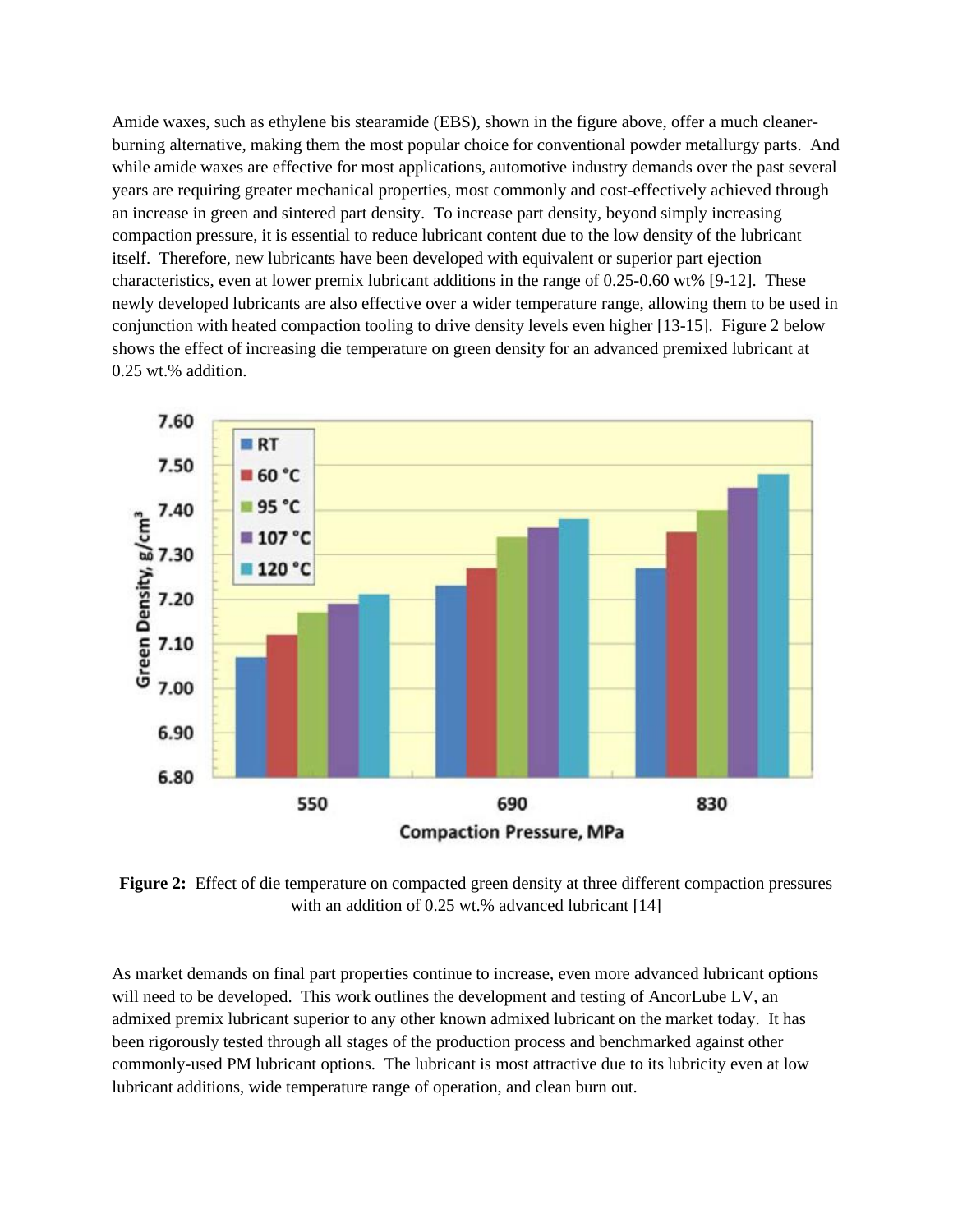# **Experimental Procedure**

After development and optimization of the AncorLube LV chemistry and particle size distribution for maximum lubricity, further experiments were completed in several stages to ensure ideal performance in all areas of the standard PM production process. First, the ejection forces were measured on FC-0205 premixes with 0.75 wt.% admixed lubricant, comparing AncorLube LV to commonly-used alternatives, EBS and Kenolube. This was completed on bushing samples with an OD of 14.3 mm, an ID of 9.0 mm, and an M/Q ratio of 10 using a compaction pressure of 700 MPa and a room temperature die.

Once complete, the green density and ejection characteristics were then repeated on rectangular bars measuring 32 x 12.7 x 12.7 mm dimensions according to MPIF Standard 15 [16], where the initial ejection pressure (strip) and pressure applied as the bar is exiting the die (slide) were measured over time. Figure 3 shows a schematic of a standard pressure vs. time graph, including the points at which strip and slide pressures were recorded [3]. This round of testing was completed on F-0000 compositions, using the same three lubricants as before and two different lubricant additions (0.4 and 0.6 wt.%). Testing was completed using a compaction pressure of 760 MPa and a die temperature of 70 °C.



**Figure 3:** Schematic of ejection pressure measurements [3]

In order to observe the compaction consistency of a premix made with the AncorLube LV, a larger volume FC-0205 premix was produced with 0.6 wt.% lubricant addition. From this premix, VVT stator components were produced using a press rate of 10 strokes per minute and the weight of every fifth part was measured up to 1,400 parts. Parts were compacted to a green density of 6.9  $g/cm<sup>3</sup>$  at a die temperature of 65 °C.

Finally, the burn-out characteristics of each of the lubricants was characterized in two different ways. First, FC-0208 premixes were produced with 0.6% lubricant additions of AncorLube LV, Kenolube, and EBS. Using these premixes, slugs with a nominal diameter of 38 mm and nominal height of 25 mm were compacted to a green density of 7.0  $g/cm<sup>3</sup>$  and sintered in an Abbott belt furnace at 1120 °C in an atmosphere of 90 vol.%  $N_2$  and 10 vol.%  $H_2$  for approximately 20 minutes at temperature. After the surface condition of the sintered slugs was documented, the weight loss of  $\sim$ 50 mg each lubricant was measured using thermogravimetric analysis (TGA) on a Netzsch STA 449 C. The total weight loss was measured in nitrogen over a temperature range from room temperature (~20 °C) to 800° C in order to simulate lubricant burn-out during sintering.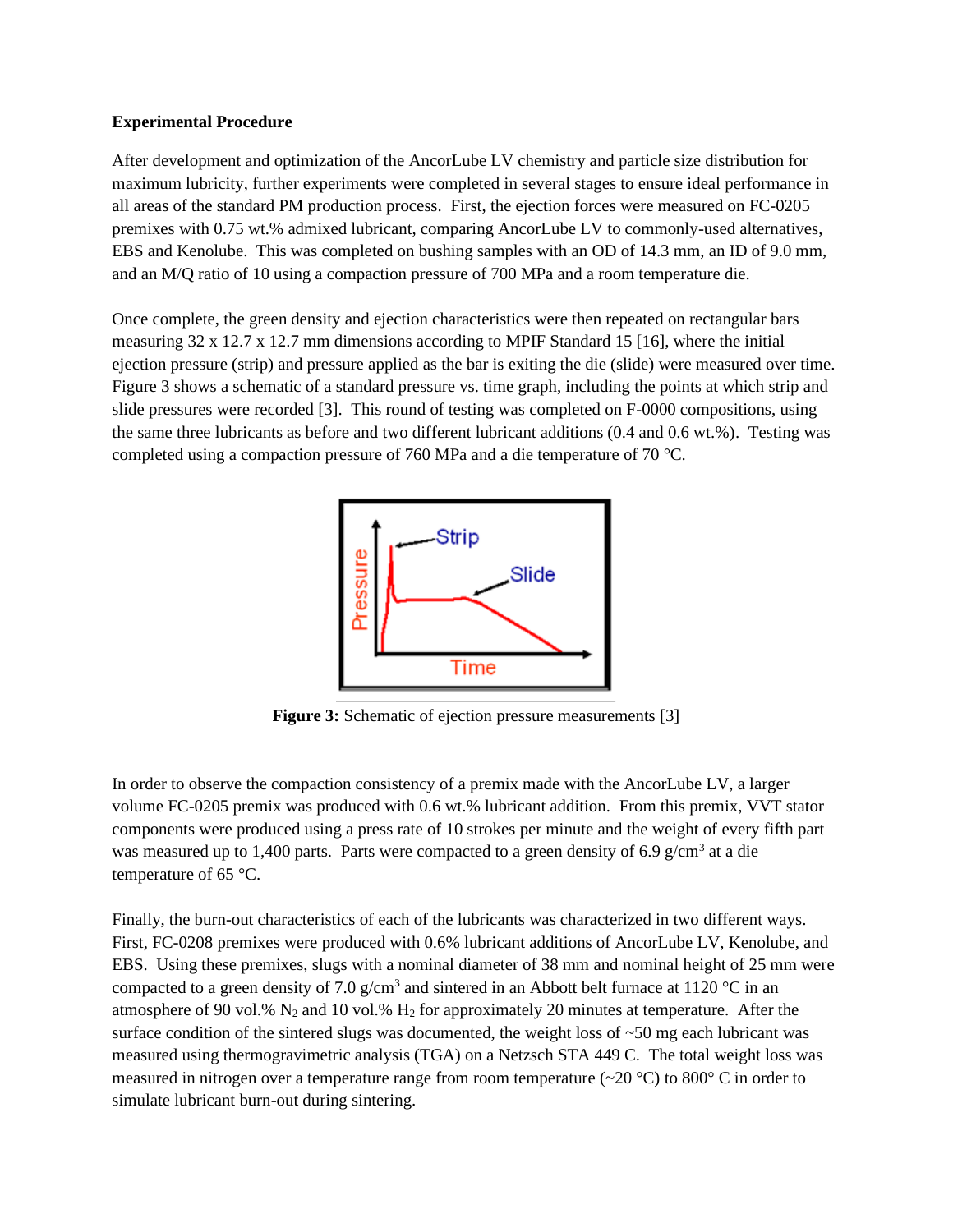#### **Results and Discussion**

The key aspect of any PM lubricant is its ability to aid in compaction and ejection of parts. Therefore, during lubricant development, cylindrical parts with high surface area and M/Q ratio (lateral area divided by compacted area) of 10 were utilized to replicate difficult part compaction and ejection. As shown in Figure 4, an FC-0205 premix containing 0.75 wt.% EBS compacted using this geometry required an ejection force of 175 MPa. EBS represents a good baseline value as the most common lubricant in the PM industry, widely used due to low cost and clean burn-out. Kenolube, another highly-utilized lubricant in the PM industry, was found to reduce the necessary ejection forces under the same conditions by ~36%. Meanwhile, the AncorLube LV lubricant reduced ejection forces by 55% from the EBS baseline when utilizing the same premix composition, lubricant content, and die geometry.



**Figure 4:** Ejection pressure of three lubricants (0.75 wt.% addition) in FC-0205 premixes

To further analyze and compare lubricity of the various materials, standard F-0000 premixes were made with 0.6 wt.% and 0.4 wt.% admixed lubricant. A standard MPIF TRS bar geometry was used, compacted to a height of approximately 12.7 mm at a compaction pressure of 760 Mpa and a die temperature of 70 °C. As shown in Figure 5 with 0.6 wt.% lubricant addition, the EBS samples had the highest ejection forces, despite bars achieving the lowest green density of the group. This is not surprising considering knowledge of EBS and the previous results. The Kenolube premix had lower, improved ejection and slightly higher green density, while the AncorLube LV showed superior compressibility and ejection behavior to both alternatives.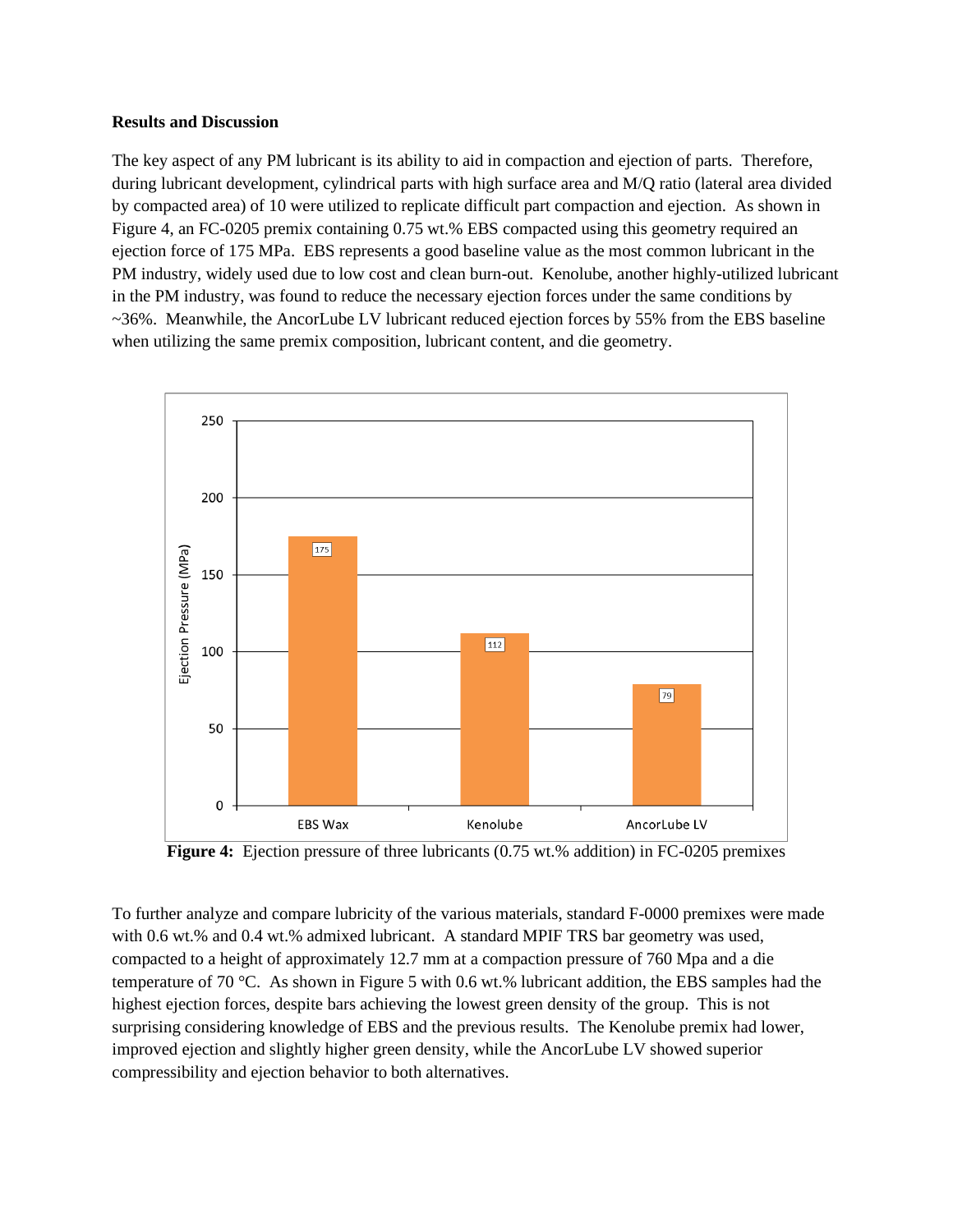

**Figure 5:** Ejection characteristics for rectangular samples made from F-0000 premixes with 0.6 wt.% lubricant compacted at 760 MPa at 70 °C



Figure 6: Ejection characteristics for rectangular samples made from F-0000 premixes with 0.4 wt.% lubricant compacted at 760 MPa at 70 °C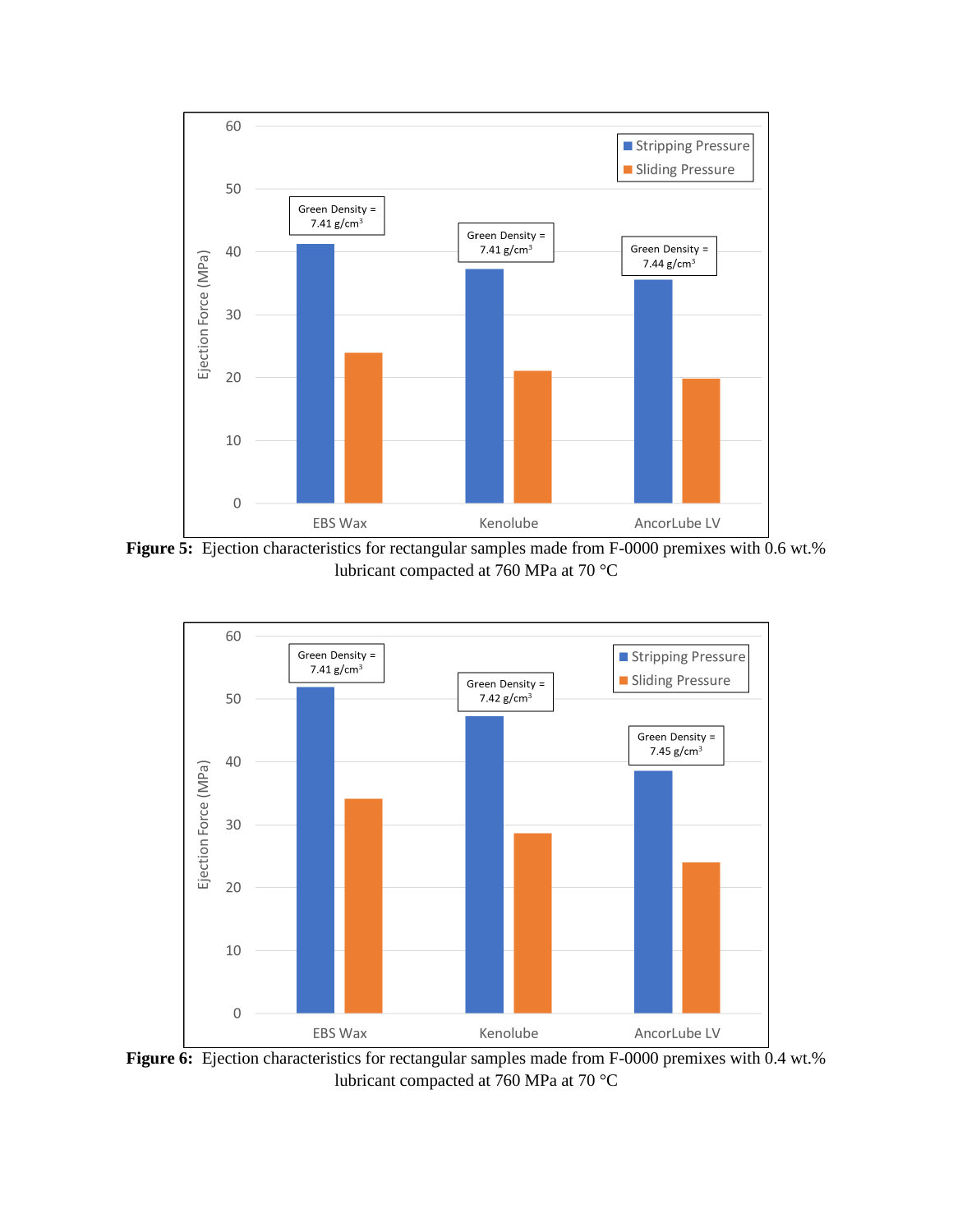When comparing Figure 5 to Figure 4, it is surprising there is not a larger difference between the advanced lubricants and the EBS wax when tested at 0.6 wt.% addition. This is likely due to the much lower M/Q ratio with the TRS bar geometry (estimated at  $\sim$ 1.5), making this a much "easier" part to compact. The differences between the various lubricants became far more apparent in Figure 6 when the lubricant content was reduced to 0.4 wt.%. With less lubricant present, the limitations of the various admixed lubricants become clear. The EBS and Kenolube both see an increase of greater than 20% in their needed stripping pressure and an increase greater than 25% in their sliding pressure when reduced to 0.4 wt.% addition. Meanwhile, the AncorLube LV is less affected due to its extremely high lubricity. Even with a reduced lubricant content, only an 8% increase in stripping pressure and 18% increase in sliding pressure was observed with this lubricant.

This result is further confirmed when looking at the surface of the actual compacted and ejected bars TRS bars, as shown in Figures 7 and 8. Here, the longest side of each bar is displayed, with the vertical scratches visible parallel to the compaction direction. As expected, increasing overall lubricant content and moving towards more advanced lubricants in this study showed a marked improvement in the surface condition of the samples following ejection. The heaviest scoring was observed when the EBS was utilized at 0.4% lubricant addition.



**Figure 7:** Stereoscope images of rectangular sample surfaces made from F-0000 premixes with 0.6 wt.% lubricant compacted at 760 MPa at 70 °C



**Figure 8:** Stereoscope images of rectangular sample surfaces made from F-0000 premixes with 0.4 wt.% lubricant compacted at 760 MPa at 70 °C

With lubricating properties of the advanced lubricant confirmed on a lab-scale, an effort was made to complete a larger-scale compaction study to ensure compatibility with production-sized compacting presses along with process stability over a long period of time. To do this, a standard VVT die was utilized as well as a typical FC-0205 composition, commonly used in VVT parts. Using a 0.6 wt.% AncorLube LV addition and a rate of 10 strokes per minute, a compaction study was completed with part weight measured regularly up to 1,400 parts. Overall, good stability was observed with the advanced lubricant premix, with a total scatter of only 0.61 grams over the entire run. No issues with powder flow, die filling, or part ejection were observed during this study, and a reasonable part temperature was maintained.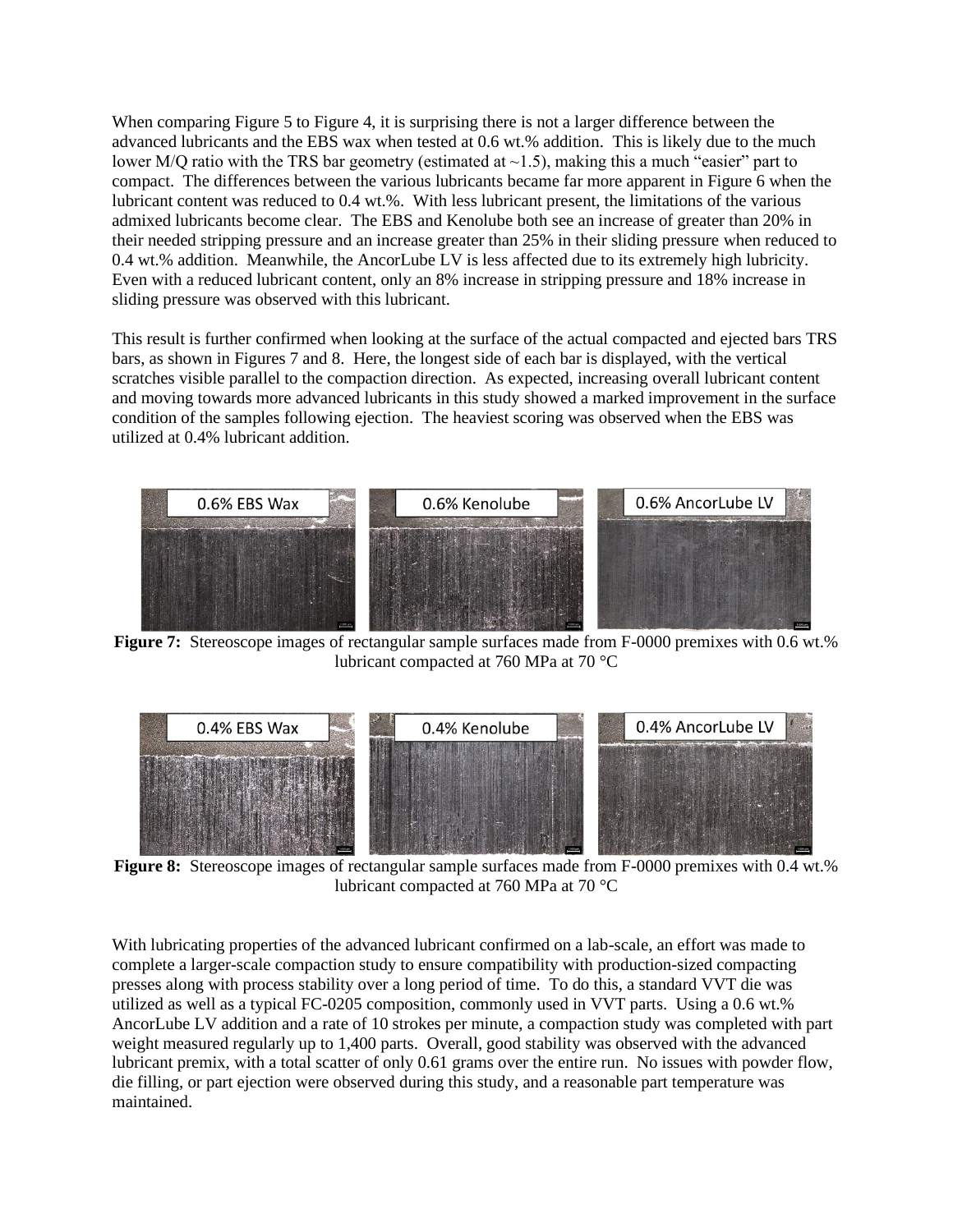

**Figure 9:** Compaction study of VVT stator components press at a rate of 10 strokes per minute with an FC-0205 composition with 0.6 wt.% admixed AncorLube LV

The final aspect studied with the various lubricants was their respective burn-off behavior during sintering. Due to the fact that the Kenolube is the only one of the three that contains a metallic stearate component, it would be expected to be the most likely of the three to present staining on the final parts after sintering. The experimental results support this finding, as shown in Figure 10. The slugs produced using the EBS and AncorLube LV premixes had a very clean appearance with no visible sooting on the surface. In contrast, the sample with Kenolube was found to have a high degree of surface staining, likely due to the presence of metallic stearates in the lubricant.



**EBS Wax** 

Kenolube

AncorLube LV

**Figure 10:** Surface condition of sintered slugs made from FC-0208 premix with 0.6% admixed lubricant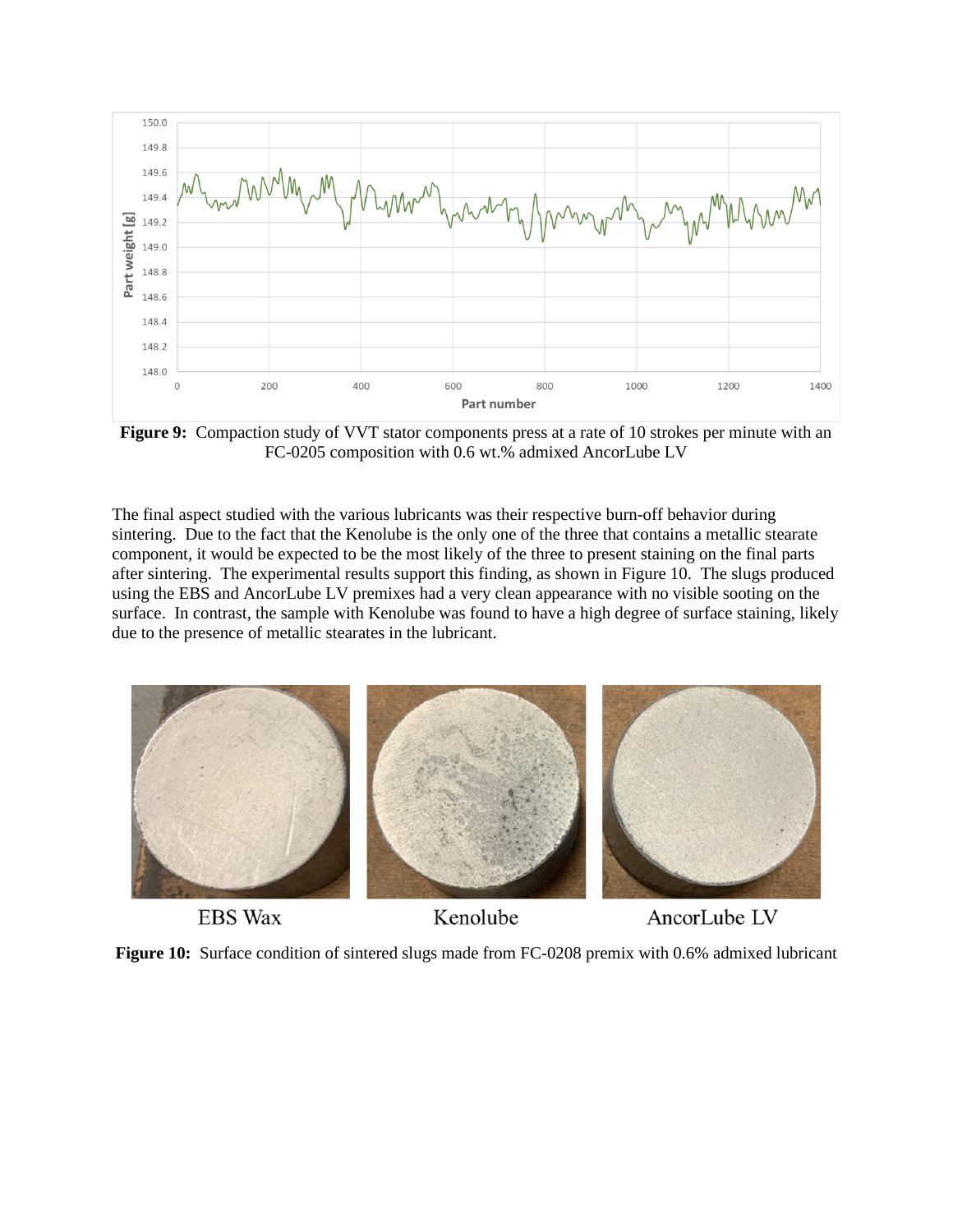In order to verify this result, further burn-off testing was completed using TGA analysis to measure weight loss of each lubricant type over a temperature range from room temperature to ~800  $\degree$ C to mimic burn-off that would occur in a standard sintering furnace. The results of the TGA analysis, shown in Figure 11, align well with expectations and previous results. The figure shows the percentage mass loss of pure lubricant when heated up to 800 °C. Most of the mass loss occurs between 300 and 500 °C, as the lubricants begin to break down and decompose. The EBS wax and AncorLube LV experience the steepest slope, showing the fastest breakdown, with most of the weight removal complete by 500 °C. Beyond 600  $\degree$ C, only a negligible amount of lubricant remains (~1% or less).

The Kenolube and zinc stearate experience a similar curve, but the burn-out does not happen as quickly and the mass remaining at completion is higher. Even at 800  $^{\circ}$ C, approximately 3% of the mass of the Kenolube remains and nearly 14% of the zinc stearate remains in the compact beyond the typical delubrication temperature range. This represents the mass of the metallic oxides that will not fully breakdown during a typical sintering process. Because Kenolube only contains a portion of metallic stearate, the mass percentage remaining after sintering is lower than in the zinc stearate lubricant, and therefore, the presence of staining is expected to be less extreme as well, though still present.



**Figure 11:** TGA analysis (weight loss %) of four different lubricants heated up to 800 °C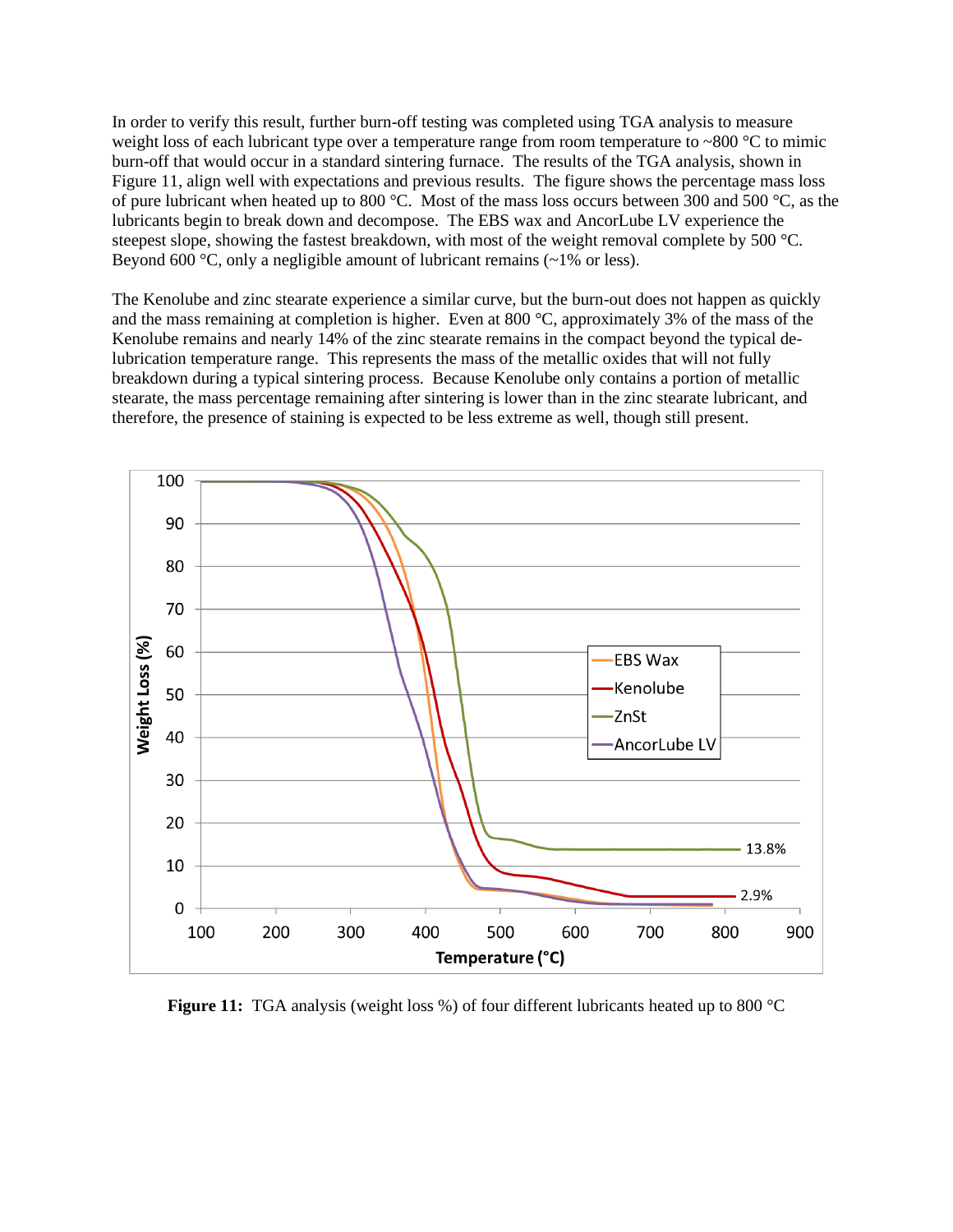# **Conclusions**

As a result of the experimental work performed during this study, the following observations were made:

- Advanced lubricant options, such as AncorLube LV, have been developed to function well at high M/Q ratios to effectively compact and eject parts with difficult geometries. The necessary ejection forces with such lubricants are significantly lower than with standard admixed lubricants such as EBS was and Kenolube.
- Advanced lubricants are effective at much lower lubricant levels than are typical for PM, allowing parts to be compacted to much higher green density without sacrificing surface finish or tool wear.
- The AncorLube LV has been proven effective when used over a range of premix compositions, lubricant additions, die temperatures, or part geometries.
- AncorLube LV can be used effectively in a production setting, allowing for good part-to-part consistency and speed of operation.
- Avoiding lubricants with metallic stearates can have a dramatic effect in reducing or eliminating surface sooting and staining in final sintered parts. This was evident both from the visual part examination and the TGA analysis of the lubricants themselves.

#### **Acknowledgements**

The authors want to thank Edwin Schnaider, Jason Gotta, Nicole Scheer, and Barry Diamond for all their contributions to this manuscript. Without their help, this degree and quality of analysis would not be possible.